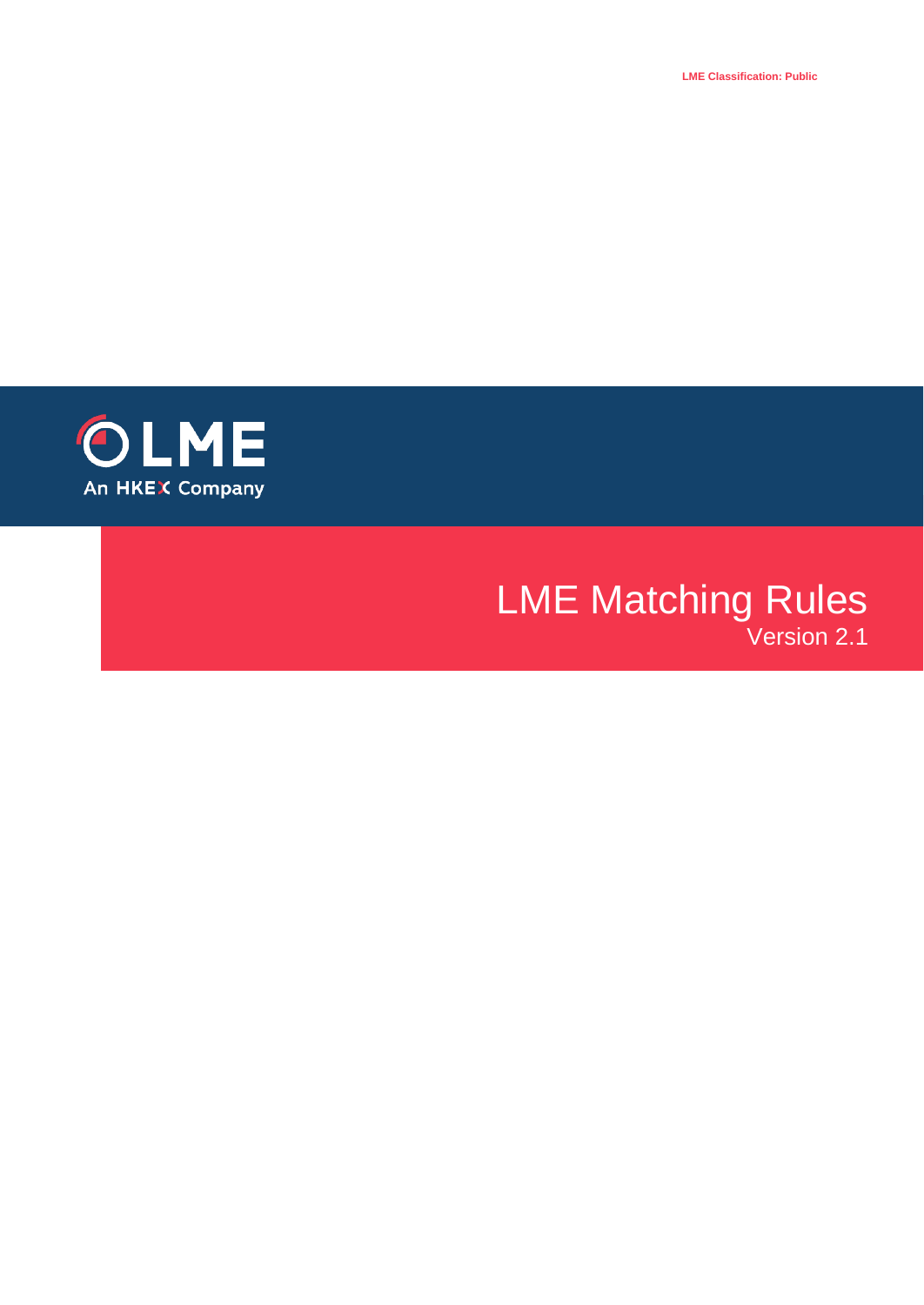

#### **Matching Rules**

#### **Defined Terms**

1. Capitalised terms not otherwise defined herein shall have the meaning ascribed to them in the Rules and Regulations of the LME (the "**LME Rulebook**"). These matching rules form part of the Administrative Procedures that may be adopted by the Exchange (also referred to as the "**LME**") from time to time in accordance with the LME Rulebook.

#### **General Information**

- 2. All business transacted on the Exchange is subject to price validation, whether that be on an order-by-order basis for business agreed and Executed on LMEselect, or trade-by-trade for business agreed non-electronically (i.e. on the Ring and inter-office market). For the avoidance of doubt, and as set out in Trading Regulation 2, agreement of a trade results in an Agreed Trade that is "Executed", provided that the Acceptance Criteria are satisfied. The point at which Execution occurs on each of the LME's Execution Venues is set out more fully in Trading Regulation 2.
- 3. Where an order or trade fails any pre-execution check, including the price validation check, Regulation 3.10.1 of Part 3 of the Rules requires Members to follow the relevant Administrative Procedure in relation to the correction of "**Failed Checks**" (meaning Pre-Execution Checks set out at Regulation 2.8.1 of Part 3 of the Rules that have not been met, and, in respect of Ring trades, the price validation check undertaken on entry of the trade into the Matching System). Where an order or trade fails the price validation check, Members are required to contact the Exchange to explain the rationale as to the price of the rejected order or trade. In relation to the correction of any Failed Checks, the Member may be required to provide such additional information as the Exchange deems necessary and appropriate in determining whether the relevant order or trade should be permitted to be re-submitted in its original form. Members should note that where re-submission has been permitted, there may be a requirement to post additional collateral to the Clearing House, and Members must comply with such requirements.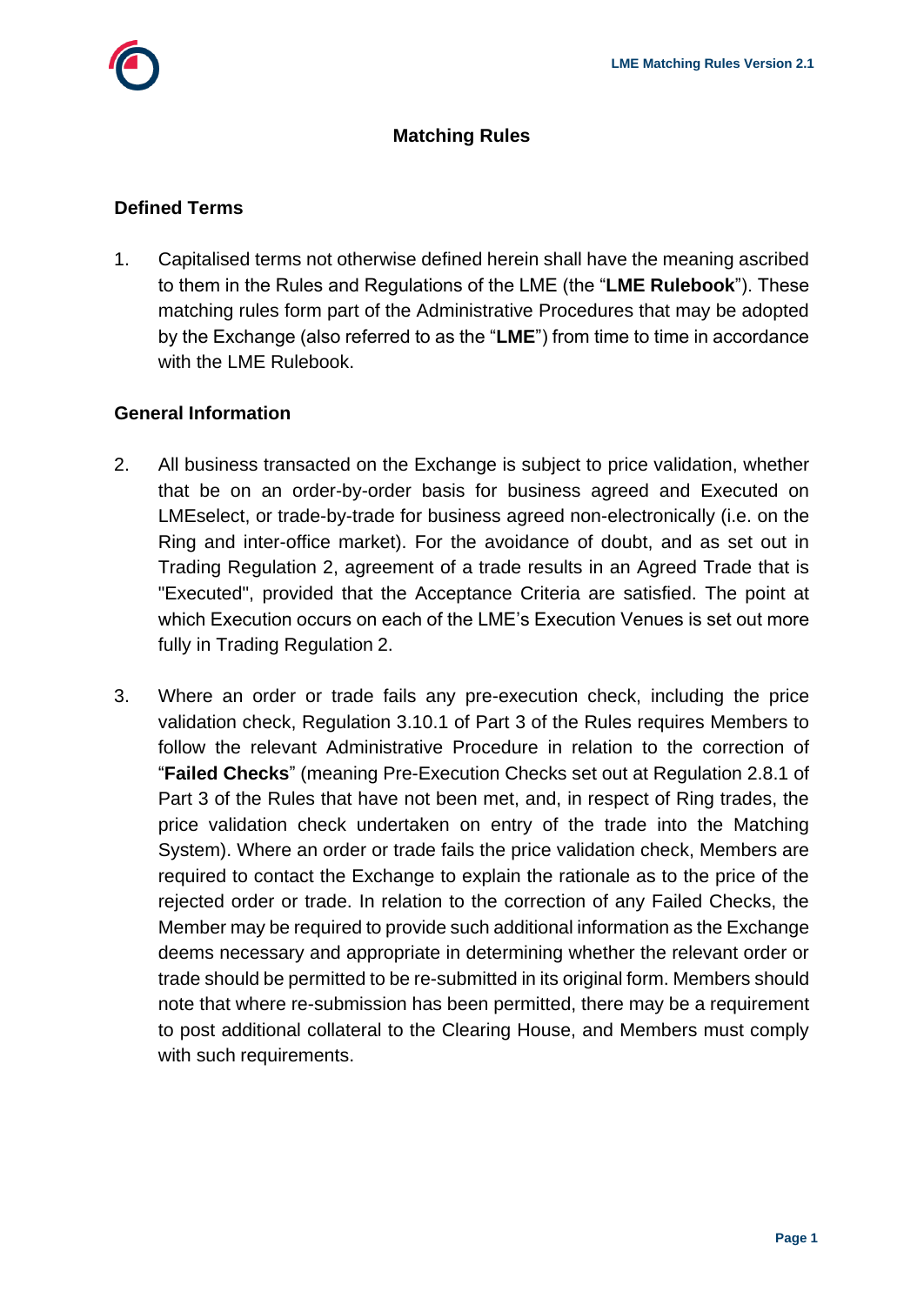

4. The hours on each Business Day during which the Matching System is open and able to receive information regarding Agreed Trades (being the "Opening Hours" for the purpose of the LME Rulebook) are 01:00 to 20:00 London time in respect of trades for the LME Base Service, and 01:00 to 20:15 London time in respect of trades for the LMEprecious Service. Requests for extensions to either the relevant TOM matching deadline (or the trading day +1 matching deadline in the case of LMEprecious, i.e. the deadline for the T+1 Prompt Date as defined in Part 13 of the Rules), or the London inter-office trade input deadline will only be granted in exceptional circumstances. Requests must be made to LME Post-Trade Operations no later than 15 minutes prior to the relevant deadline (email: [posttradeoperations@lme.com;](mailto:posttradeoperations@lme.com) tel. no. +44 (0)20 7113 8201). The relevant deadlines are as follows:

## **LME Base Service**

TOM Trading Deadline: 12:30 London time TOM Matching Deadline: 13:30 London time Trade Input Deadline: 20:00 London time

## **LMEprecious Service**

Trading day +1 (i.e. T+1 Prompt Date, as defined in Part 13 of the Rules) Trading Deadline: 16:00 London time

Trading day +1 (i.e. T+1 Prompt Date, as defined in Part 13 of the Rules) Matching Deadline: 17:00 London time

Trade Input Deadline: 20:15 London time

5. The trading hours for the agreement of trades are as follows (all times are London time):

|                   | <b>LME Base Service</b>                                               | <b>LMEprecious</b><br>Service |
|-------------------|-----------------------------------------------------------------------|-------------------------------|
| Ring              | See the "Trading"<br>Time and Dates"<br>section of the<br>www.lme.com | n/a                           |
| <b>LME Select</b> | $01:00 - 19:00$                                                       | $01:00 - 20:00$               |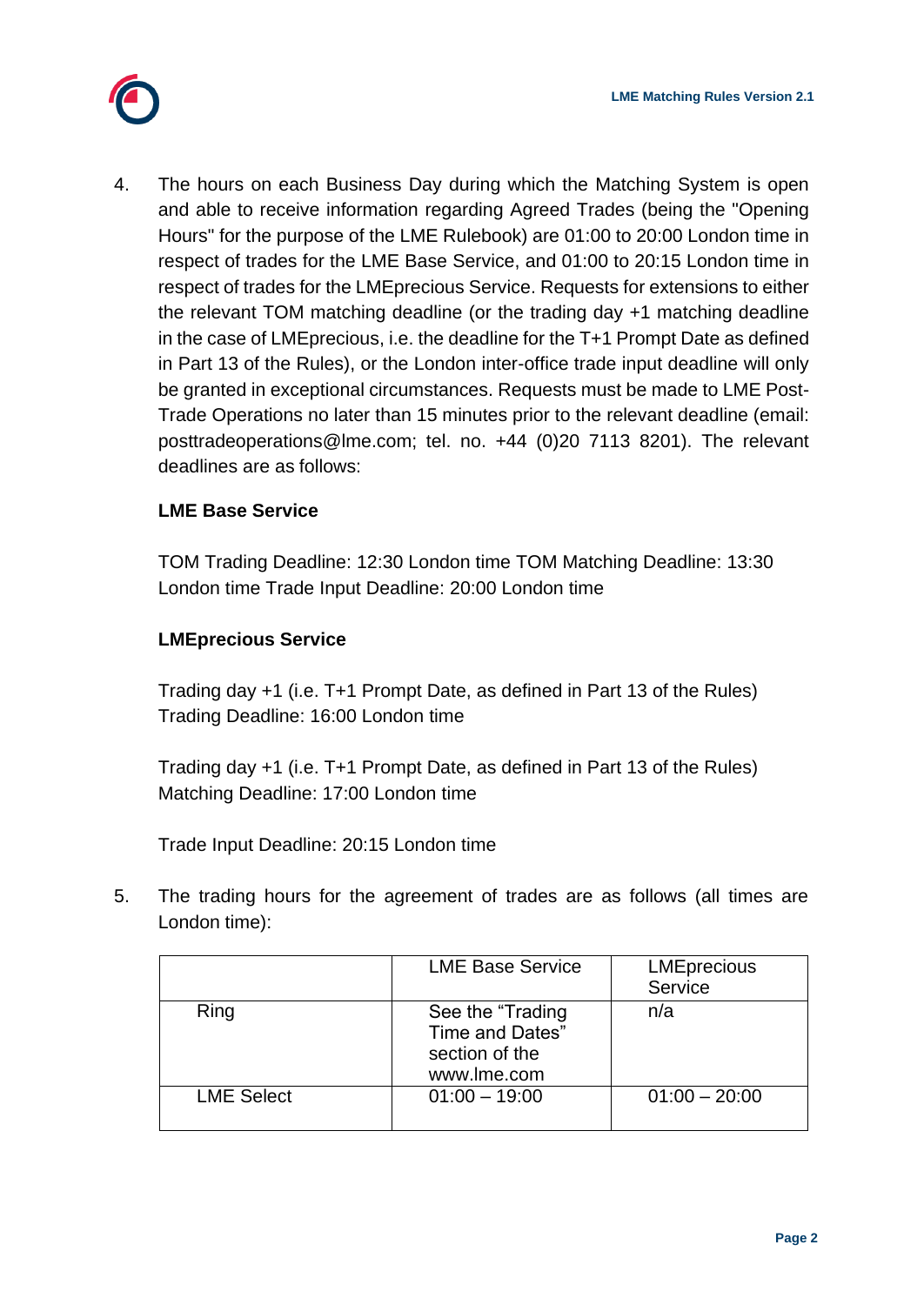

| Inter-office | 24 hours | 24 hours |
|--------------|----------|----------|
|              |          |          |

- 6. For the LME to fulfil its regulatory reporting obligations, the Matching System will connect to LMEselect at 01:00. Members should therefore give consideration as to when they connect to the Matching System. In order to receive all trade messaging Members will be required to login to the system in advance of the 01:00 opening. Should members choose to login after the open they will be required to perform a Trade Mass Status Request whereby only the current state of the transaction is captured.
- 7. Members are responsible for the input of an Agreed Trade and all relevant particulars of an Agreed Trade into the Matching System within the timescales set out in Regulation 3.5 of the Trading Regulations, subject that registration of Agreed Trade halves agreed during Asian business hours (including those arranged by a Registered Intermediating Broker) must be submitted to the Matching System by 08:30. Members are not obligated to submit Agreed Trade halves from 01:00, when the Matching System opens.
- 8. Members must retain a full audit trail for all orders submitted to LME Select, all Agreed Trades agreed non-electronically, and all post-trade operations. The audit trail should contain sufficient information to demonstrate a complete history of the transaction, if requested by the Exchange. Where Members have Executed transactions in currencies other than US Dollars, the audit trail for these transactions must include the relevant US Dollars price and the FX rate used to calculate the non-US Dollars price. In addition, Members must ensure that they have appropriate documentation in place with their Clients prior to arranging, agreeing or Executing orders received from them (e.g. give-up agreement etc.).
- 9. Index Contracts, Ferrous Futures LMEmini Contracts, Monthly Average Futures, Premium Contracts and LMEprecious Futures may only be executed in US Dollars. All other contracts may be executed in US Dollars, Euro, Japanese Yen or Pounds Sterling.
- 10. Agreed trades that are agreed as Carries should be entered as such in to the Matching System and the audit trail for the transaction should clearly demonstrate whether a trade is an outright or a Carry. When submitting Carry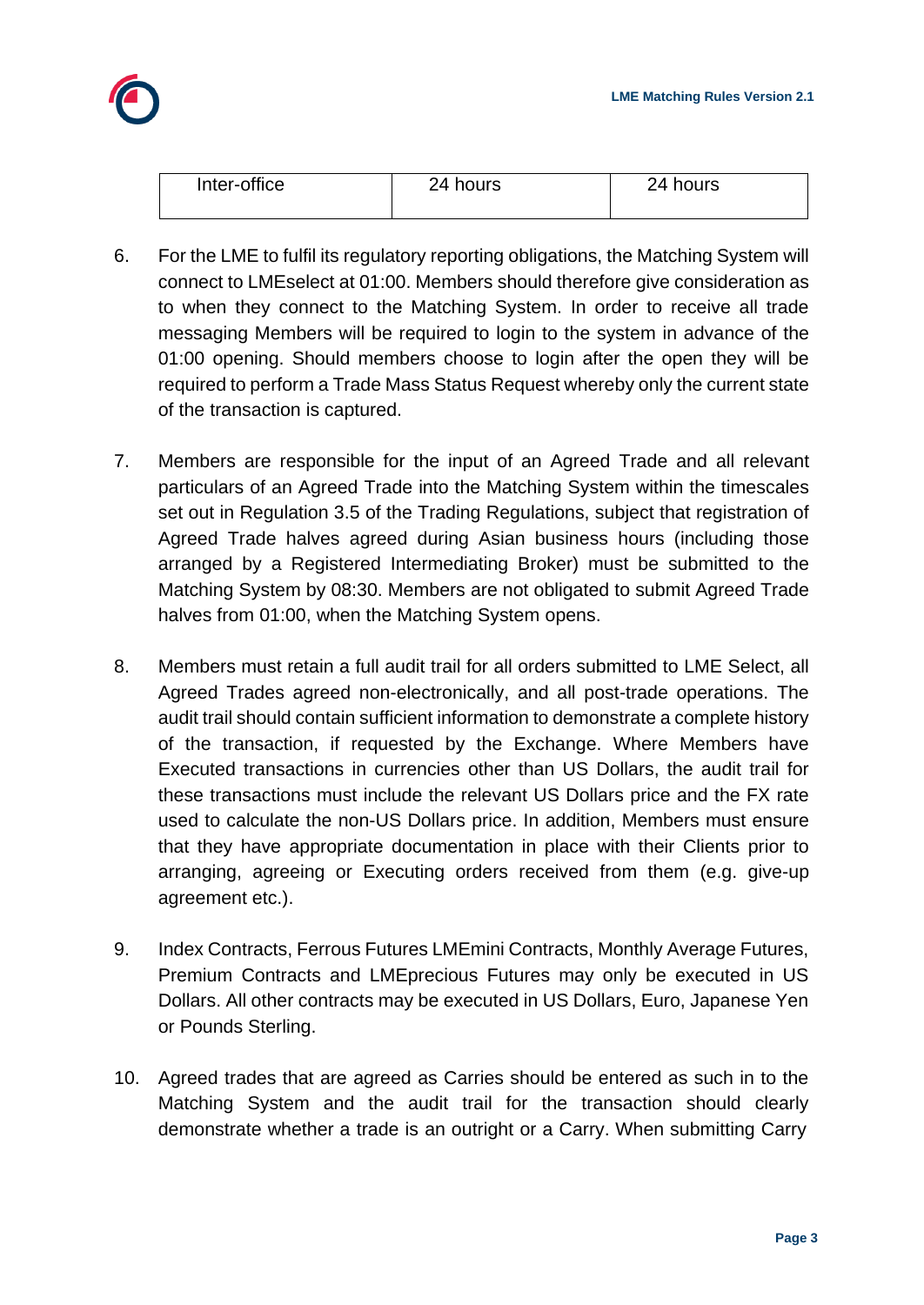

trades into the Matching System, Members must follow market convention and enter the near leg first followed by all other legs in chronological prompt date order.

- 11. Members are advised that where there is a requirement to adjust (Reversal/Correction) a previously registered Member to Member Carry trade when the near leg has expired all subsequent legs should be entered to the Matching System as outright trades. Where a Member to Client Carry trade requires adjustment, only the individual leg that requires adjustment need be reversed and then corrected, where appropriate.
- 12. Members must not use the LME Base Service or LMEprecious Service for any abusive practice which may include, but is not limited to, the avoidance or evasion of the Rules or any Administrative Procedure.
- 13. Members are reminded that, when entering trades to the Matching System they must use their own order/trade data and not rely upon that entered by the other party to the trade.

## Trade Categories and Post Trade Functions

- 14. The following trade categories will apply for all business that is agreed nonelectronically<sup>1</sup>:
	- **Normal** is used to enter new market trades Executed on the Ring, Basis Ring (as described in paragraph 16 below), or agreed in the inter-office market (including trades agreed via a Fixed Price Auction) or via the Matching System. This trade category should also be used when adjusting trades Executed in LME Select following the application of the Lending Rules.
	- **Give-Up Executor/Give-Up Clearer**  is used to effect the give-up of a transaction to another Clearing Member.
	- **OTC Bring-On –** is used to convert a previously executed over-the- counter contract to a Cleared Contract, where the intention is to bring the transaction on-Exchange. Further information regarding the OTC Bring-On trade category is contained in the section headed "OTC Bring-Ons and OTC Backloading" below.

<sup>&</sup>lt;sup>1</sup> Business Executed via LME Select will always have a Trade Category of Normal.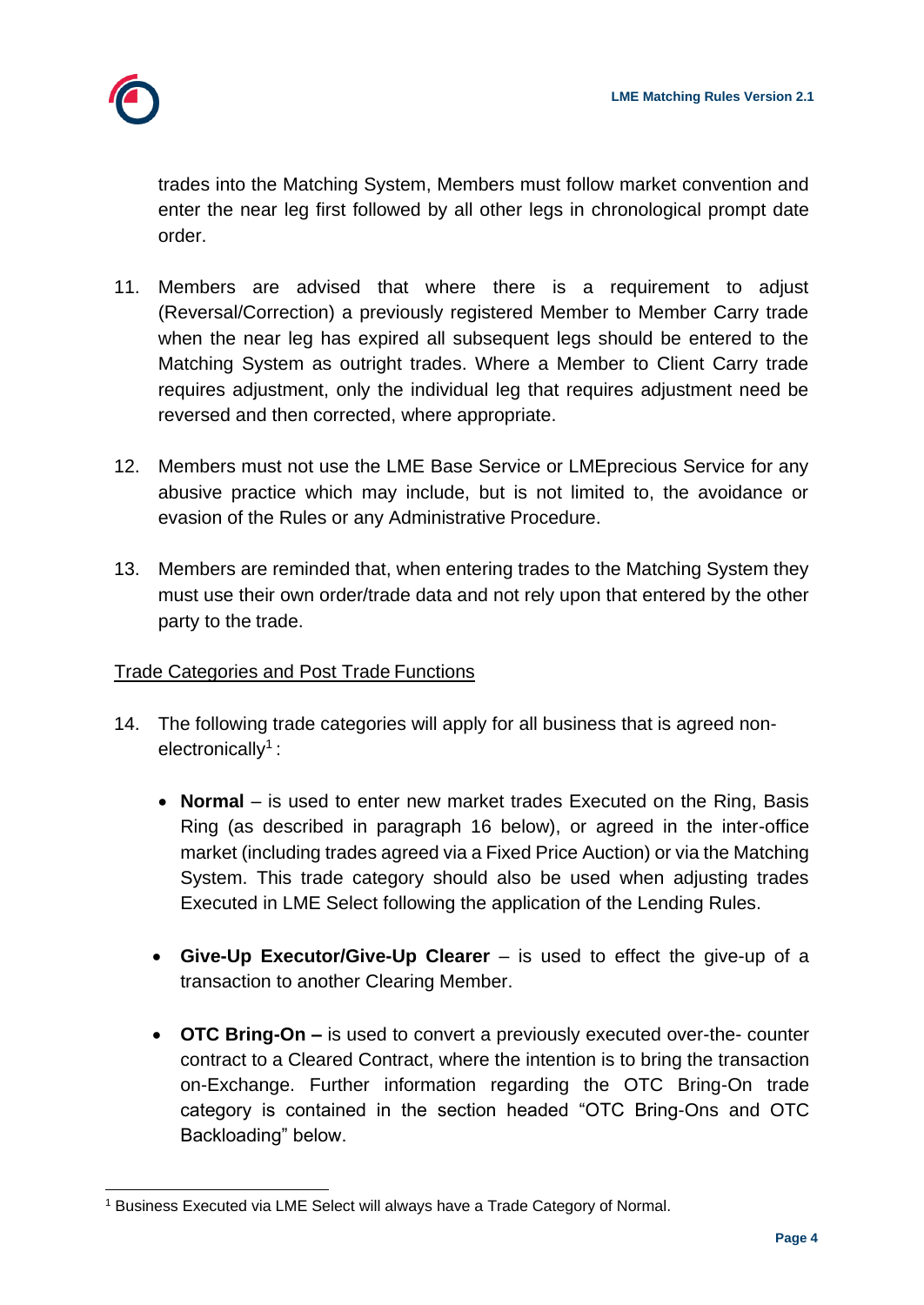

- **OTC Take Off** is used to convert an on-Exchange Contract to an over-thecounter contract.
- **Financing**  is used to enter a trade that relates to financing transactions.
- **Exception Reportable** this trade category can only be used with the prior approval of the Exchange. Members must contact the LME Post Trade Operations team [\(posttradeoperations@lme.com, p](mailto:(posttradeoperations@lme.com)hone no: +44 (0)20 7113 8201) in advance of submitting an Exception transaction to the Matching System, providing details and the rationale for the transaction. This category can only be used in order to submit a trade to the Matching System that has been identified by the Member as a reportable transaction under MiFID II.
- **Exception Non-Reportable** this trade category can only be used with the prior approval of the Exchange. Members must contact the LME Post Trade Operations team [\(posttradeoperations@lme.com,](mailto:posttradeoperations@lme.com) phone no: +44 (0)20 7113 8201) in advance of submitting an Exception transaction to the Matching System, providing details and the rationale for the transaction. This category can only be used in order to submit a trade to the Matching System that has been identified by the Member as a non-reportable transaction under MiFID II. An example of this would be the submission of a transaction derived from an option expiry.

## Post Trade Functions

 **Transfer** – is used to effect the move of a registered single trade or group of trades ("a position") between Members or alternatively within a Member's own client account structure.

#### Price Types

- 15. The following price types will apply for all business that is agreed nonelectronically<sup>2</sup>:
	- **Current**  must be used to record Agreed Trades arranged at current market prices and transactions executed at current market process that are subsequently averaged for entry to the Matching System on TD+0 or TD+1.
	- Historic must be used to record all other transactions (e.g. OTC Bring-Ons, transfers (as applicable) and historic price carries) from TD+2 onwards.

 <sup>2</sup> Business Executed via LME Select will always have a price type of Current.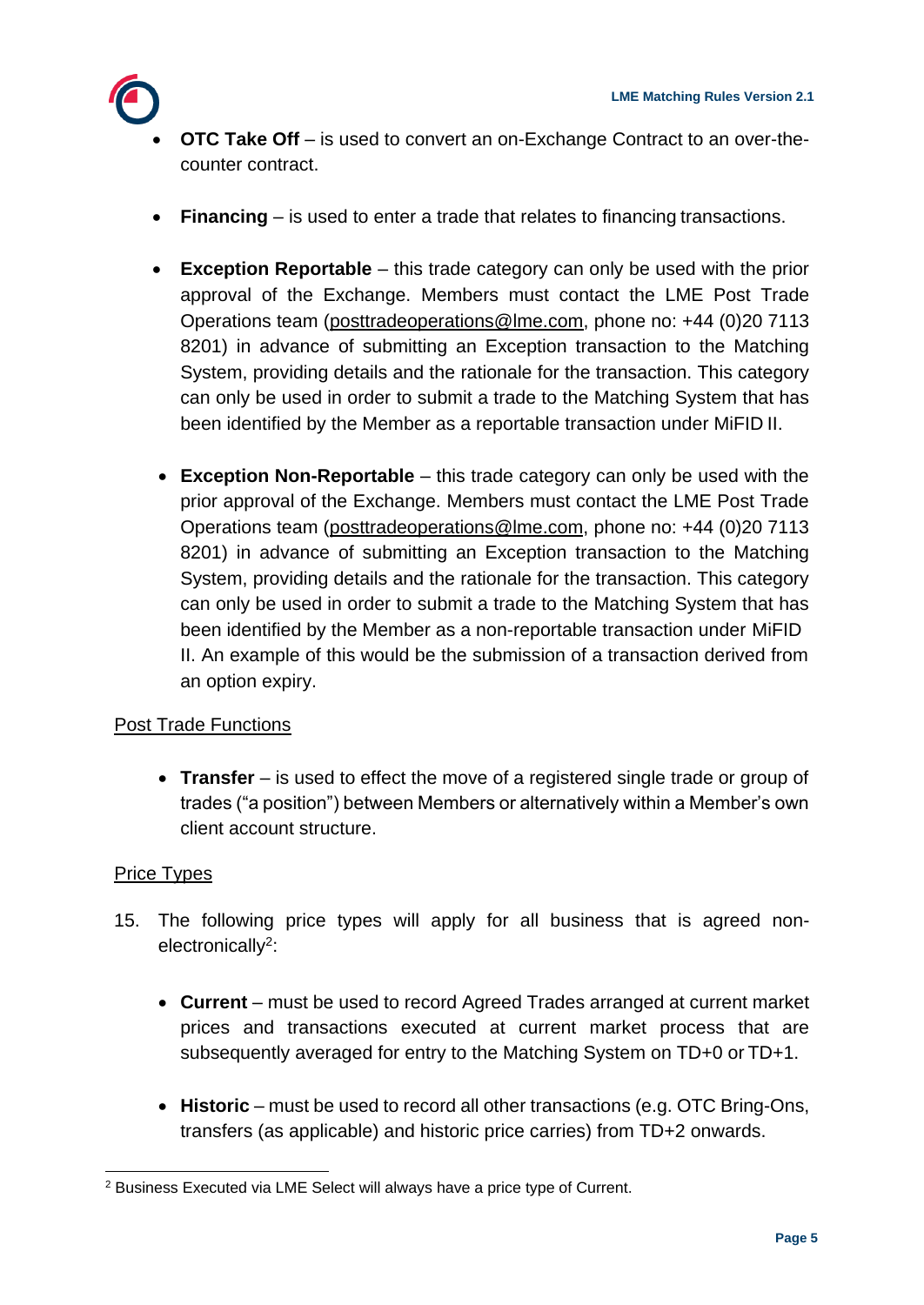

Because of the requirement to match trades within 10 minutes of Agreement of an Agreed Trade (see Regulation 3.5 Part 3, of the LME Rules), the "Average Price" price type is no longer available, as trades must not be held back from submission to matching. However, Members may create a single average price transaction for a single Client within their own systems, provided a full audit trail is maintained of any such actions (see paragraph 34 below).

## Venue Codes

- 16. The following venue codes will apply:
	- **Select**  for all electronically Executed business.
	- **Ring**  for all business Executed in the Ring.
	- **Basis Ring**  for any trade agreed between a Category 1 Member and their Client pursuant to an order placed with that Category 1 Member, that is filled in the Ring during the relevant Ring or kerb session, basis a price(s) discovered in the Ring<sup>3</sup> through trading or quoting.
	- **Inter-office**  for all other business agreed non-electronically, including trades arranged by RIBs or Fixed Price Auction, and which is Executed pursuant to confirmation by the Matching System.

#### Short Price Codes

- 17. The following price codes will apply:
	- **Settlement Price ("S") Code**  where the price for an outright trade or the near leg of a Carry is based upon that day's Settlement Price with other Carry leg(s) priced relative to the first leg plus or minus an agreed premium or discount.
	- **Closing Price ("C") Code**  where the price is based upon that day's Closing Price for the relevant Prompt Date for each outright trade or Carry leg and may include plus or minus an agreed premium or discount. This code should only be used in conjunction with the inter-office venue.
	- **Basis the Closing Price ("B") Code**  where the pricing basis for the near

 $\overline{a}$  $3$  This applies to prices in relation to which the primary pricing methodology is Ring-based, notwithstanding that prices in relation to which the primary pricing methodology is electronic may (e.g. in business continuity scenarios) utilise Ring activity as part of the pricing process.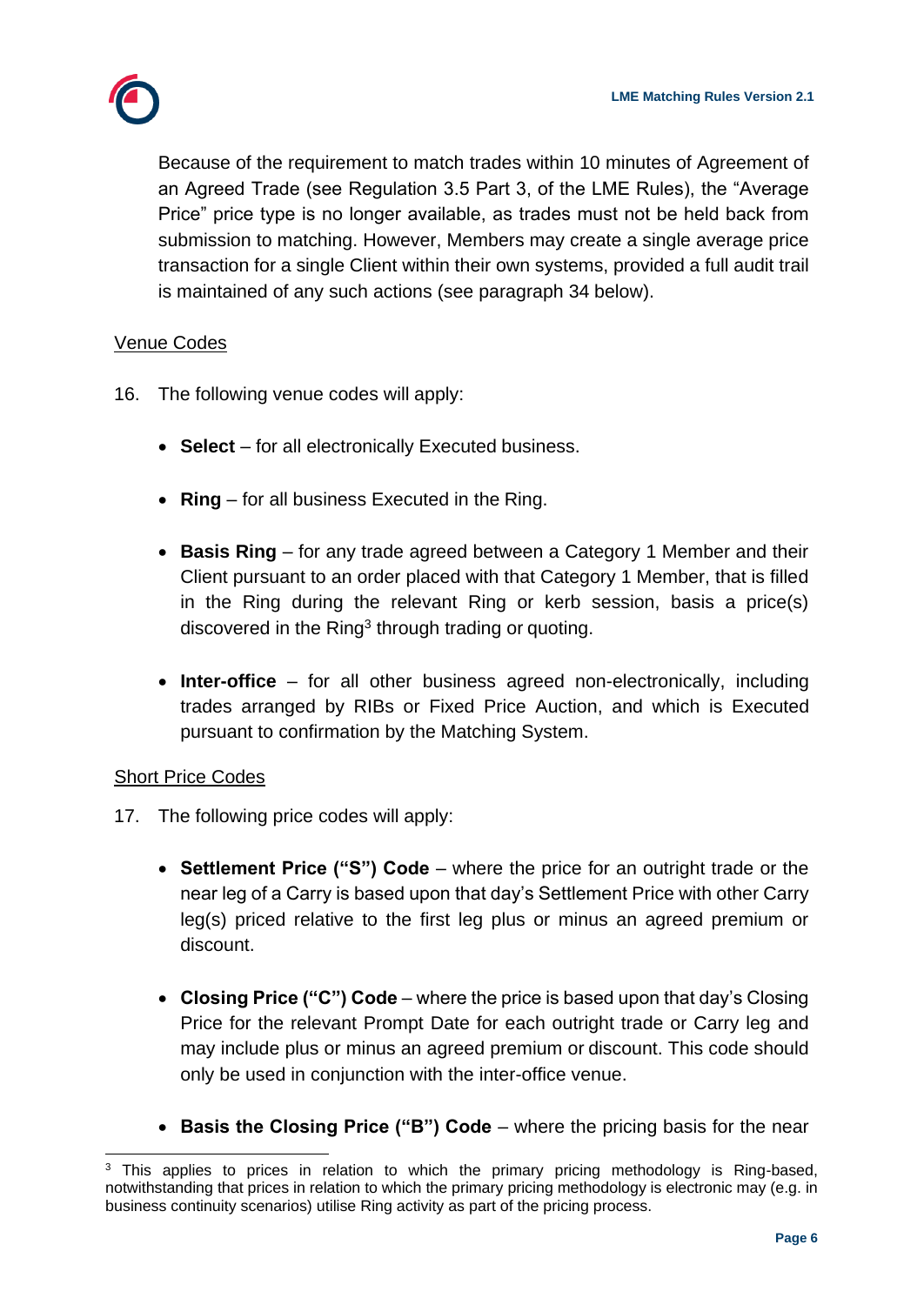

leg of a Carry is the Closing Price for the relevant Prompt Date and the other leg(s) is priced relative to the first leg plus or minus an agreed premium or discount. This code should only be used in conjunction with the inter-office venue.

- **Yesterday's Settlement Price ("YS") Code**  where the price is the previous Business Day's relevant Settlement Price.
- **Valuation Price ("V") Code**  where the price is the previous Business Day's relevant Closing Price. This code should only be used in conjunction with the inter-office venue.
- **Mean Cash ("MC") Code**  where the price is the mean of the bid/offer spread for the relevant Cash prompt based on the Official Price.
- **Mean 3 Month ("M3") Code**  where the price is the mean of the bid/offer spread for the relevant 3 Month prompt based on the Official Price.
- 18. In all cases where a short price code has been used, and once the relevant absolute value has been made available, the Matching System will substitute the correct price for each code, and calculate absolute values for all leg(s) containing a price differential. For short price codes YS and V, the substitution of the absolute price will occur automatically upon submission.

## Trade Submission Deadlines

- 19. Regulation 3.5 of Part 3, of the Rules sets out the deadlines for matching Contracts.
- 20. Where Client Contracts have been agreed after 19:50 London time with respect to LME Base Contracts, and 20:05 for LMEprecious Contracts (i.e. 10 minutes prior to the relevant close of the Matching System), then the registration of these transactions must be completed by 08:30 London time on the following Business Day including those transactions arranged by RIBs.
- 21. Regulation 3.5.1(d) of Part 3 of the Rules states that business Executed in the Ring must be submitted within 10 minutes of the close of the Ring trading- period in which the Agreed Trade was Executed. Where Agreed Trades have been agreed, either in the Ring or in the inter-office market, using either the Official, Mean or Closing Price as the basis for the trade price, then the relevant Ring time code should be entered, but the matching deadline will be 10 minutes after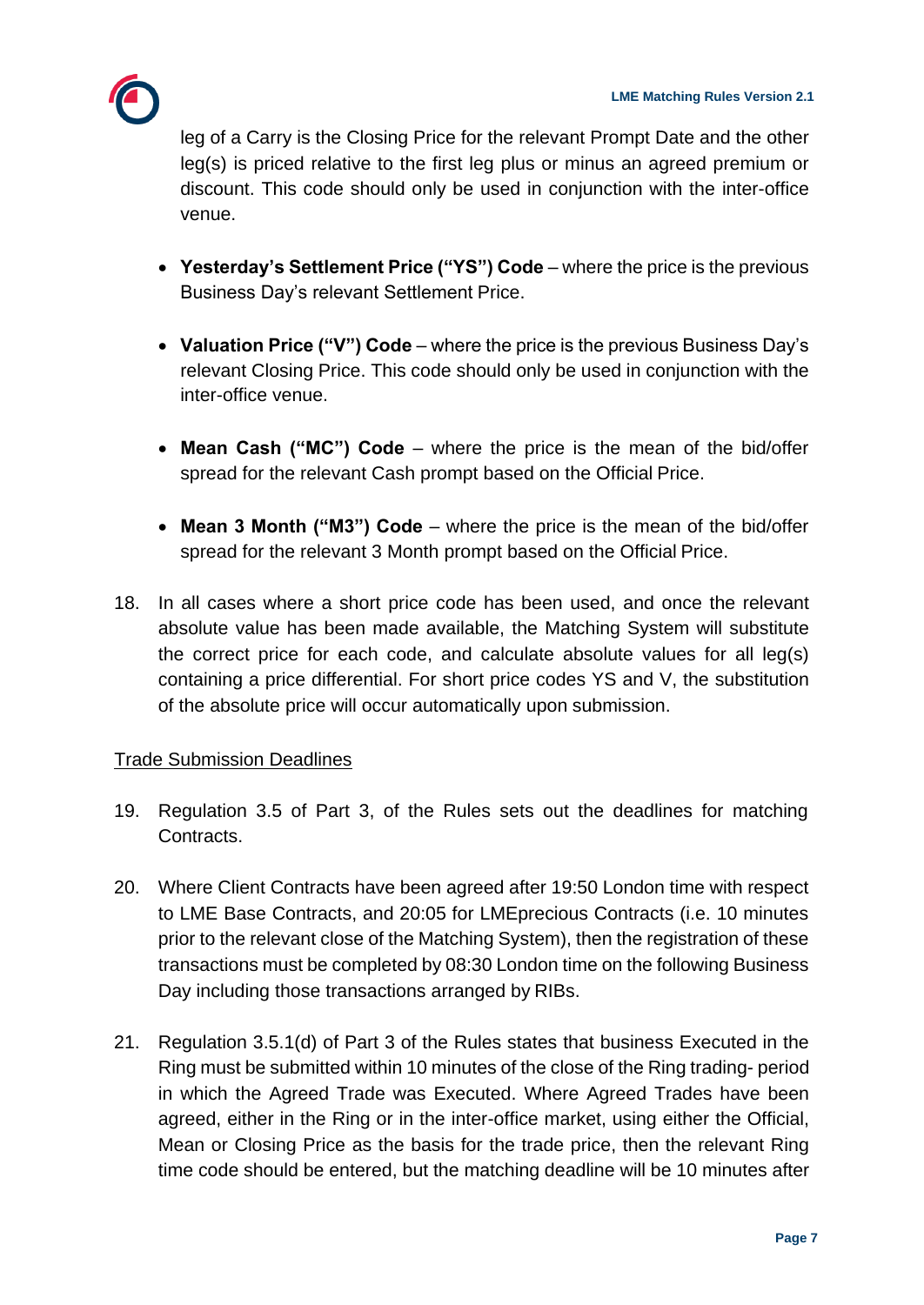

all relevant data has been made available by the Exchange (i.e. after any objection period, and once the Official Prices/Closing Prices have been declared final).

22. As set out in Rule 3.5.1 of Part 3 of the Rulebook, RIBs are responsible for registered Agreed Trades in the Matching System within 10 minutes of arranging the trade in the inter-office market. Where a RIB has registered an Agreed Trade in the Matching System, the Clearing Member must approve or reject the Agreed Trade within the Matching System within 10 minutes of such registration. For the avoidance of doubt, where the Agreed Trade comprises a PTT Order, the time of "arrangement" shall be the time from which the RIB has Pre-Trade Communications in respect of two Clients that would, subject to acceptance by the Clearing Member(s), comprise an IOM PTT Initiating Pair.

## **Trade Times**

- 23. Depending on the venue, the Trade Time field must be completed as follows:
	- **Select** this field is automatically populated upon the matching of relevant orders, no further action is required by Members.
	- **Ring**  either "R 1-3" if Executed during a Ring session or "K 1-2" if Executed during a kerb session.
	- **Basis Ring**  either "C 1-3" if agreed during a permissible Ring session or "D 1-2" if agreed during the relevant kerb session (see also paragraph 16 above).
	- $\bullet$  Inter-office the time at which the trade was agreed<sup>4</sup>, and must be entered as HH:MM:SS.

#### Accounts

- 24. The Matching System supports the following accounts:
	- H House, for all proprietary, non-Client business;
	- **U**  Unallocated, sub-account of H, for all business that is to be given-up to

<sup>4</sup> Note that this will record the time of: (i) the Contingent Agreement to Trade; or (ii) the agreement of the Agreed Trade arranged by the RIB; pursuant to Regulation 2.5.1(d) or 2.5.2(e), as applicable, of Part 3 of the LME Rules, the Agreed Trade shall, provided that it satisfies the Acceptance Criteria, be Executed at the time, following the completion of any Fixed Price Auction, that the Matching System confirms that the Agreed Trade is matched and that all Pre-Execution Checks are satisfied.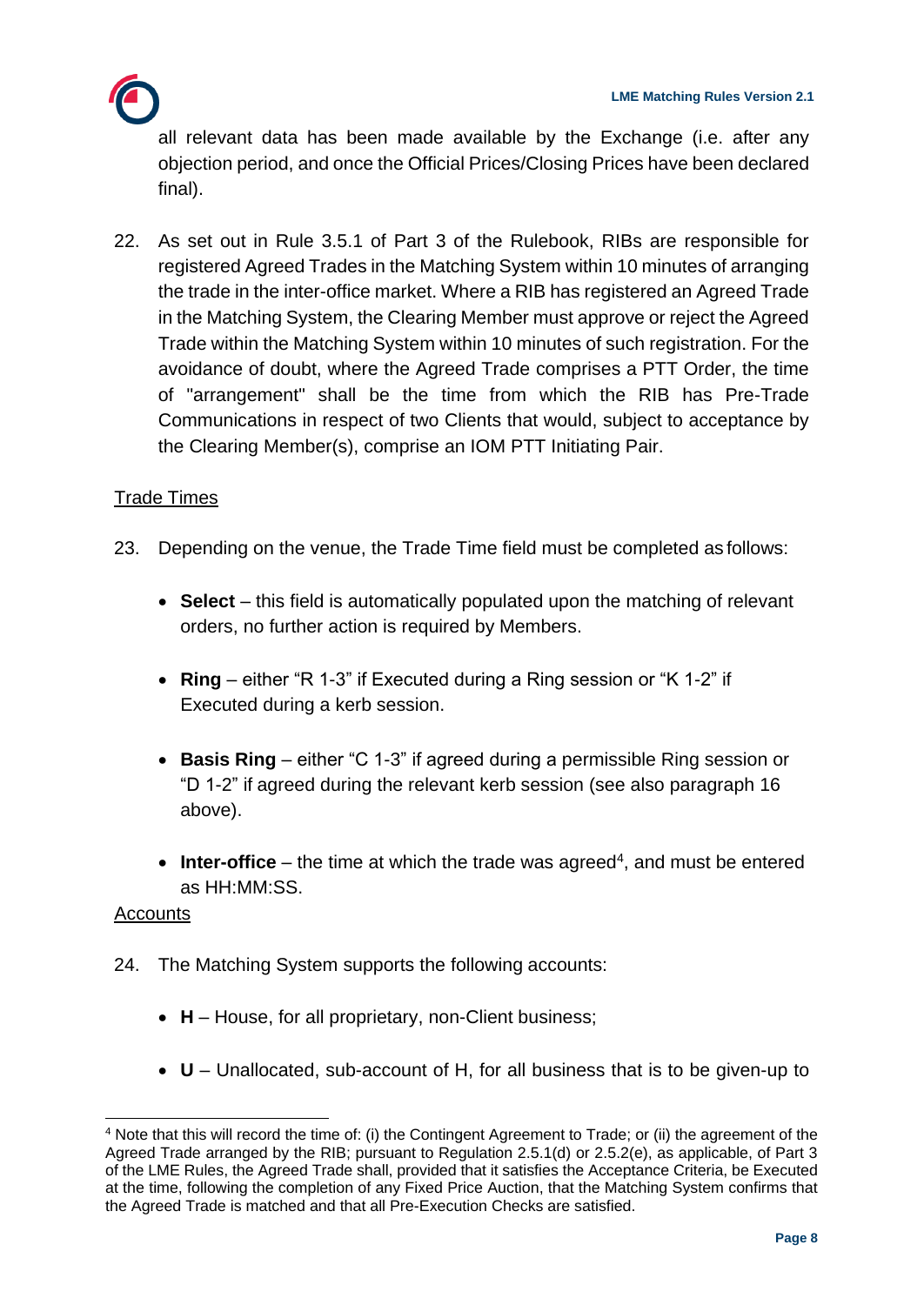another Clearing Member even where the details of the Clearing Member are known;

- **C**  Client, for all business allocated to a net omnibus segregated Client account (OSA);
- **G**  Client, for all business allocated to a gross omnibus segregated Client account (GOSA);
- **S** Client, for all business allocated to an individual segregated Client account (ISA); and
- **X**  Client OSA, for those transactions for which an invalid ISA, OSA or GOSA identifier has been submitted.
- 25. The Client Code field ("Cust") is a mandatory entry field for Client Contracts. This field must be populated with the code used to identify the beneficial owner of the Client Contract in the Member's books and records. This code must be consistent with that used when reporting positions to the Exchange.
- 26. When entering orders on LMEselect, Members must ensure that they identify the correct account where appropriate. Trades incorrectly identified will be allocated to an X Account of the Clearing Member and it will be the responsibility of the Clearing Member to reverse the trade and allocate it to the right account in accordance with the procedures set out in paragraphs 37-43 below.

## **Post-Trade/Administrative Functions**

27. This section details the post-trade/administrative functions that are available for Members; Members are encouraged to contact the Exchange if they are unsure how to effect any particular post-trade activity (email[:](mailto:posttradeoperations@lme.com) [posttradeoperations@lme.com,](mailto:posttradeoperations@lme.com) phone +44 (0)20 7113 8201).

## **Transfer**

- 28. This post-trade category should be used to move a single trade or a group of trades ("a position") between Members, for a common Client or non-common Client between two Clearing Members or alternatively within a Member's own account structure.
- 29. This post-trade category should also be used where Members wish to undertake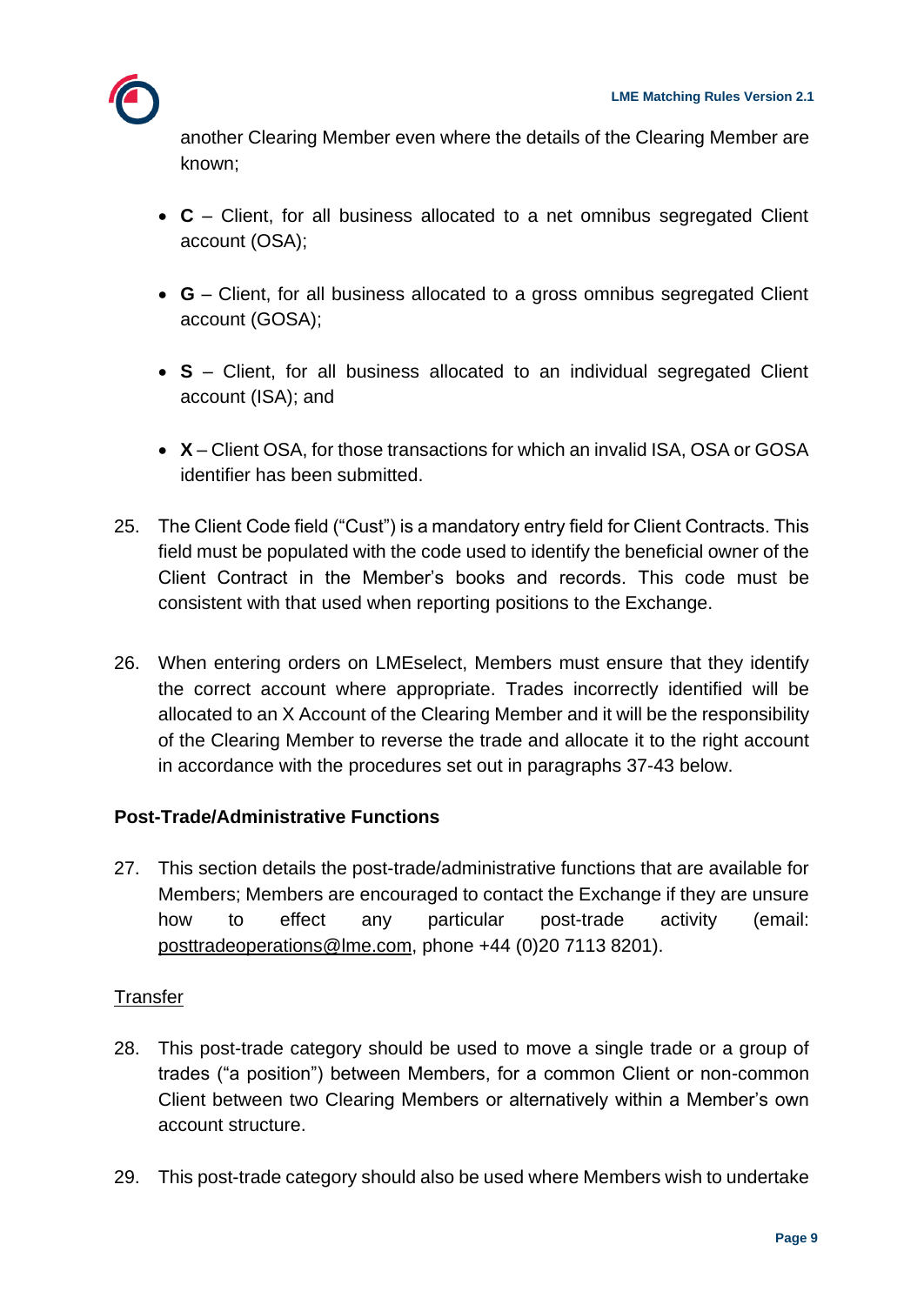

a metal position exchange (formerly referred to as a metal position swap) whereby users of physical metal swap (exchange) an existing on- Exchange hedge and a commitment to deliver physical metal. The entry recorded in the Matching System is therefore the movement of a position for a non-common Client.

- 30. When undertaking a physical metal swap for a non-common Client Members are required to have a 4-way agreement in place prior to entering such a transaction. Members must maintain a full audit trail in order to demonstrate complete history of a transaction. Each Member must confirm via the agreement that the Client is a direct customer, is a commercial user of the metal concerned and had given the Member written instructions regarding the metal swap transaction. The Member must ensure that the transaction is not in breach of LME Rules or other appropriate legal requirements.
- 31. Members executing an exchange for physical ("**EFP**") transaction and in doing so wish to create a new hedge on Exchange (as opposed to using an existing position), should use the Financing trade category. Where the Members or their Clients wish to use an existing position as a hedge for an EFP transaction, then this constitutes a metal position exchange and the Transfer trade category should be used.
- 32. Where transferring a Client position between Clearing Members for the Base Service, the position must first be moved out of the relevant GOSA/OSA/ISA account to the Member's House account using the Transfer post-trade category. Once this registration has been completed, the Transfer trade half may be entered into the Matching System for matching with the other Clearing Member to effect the Transfer. Once the Client position has been received into the Member's House account, the position should subsequently be moved to the relevant GOSA/OSA/ISA account.
- 33. For the LMEprecious service, transferring a Client position between Clearing Members does not need to be moved out of the relevant GOSA/OSA/ISA account to the Member's House account. Instead, the transfer can be effected directly from the relevant GOSA/OSA/ISA account to the other Clearing Member's GOSA/OSA/ISA account as appropriate.
- 34. Client positions may be transferred at the original "Historic" contract price, or "Current" market price (usually the Closing Price for the relevant Prompt Date). Members may transfer a single trade or a trade weighted average of the longs AND a trade weighted average of the shorts as long as they maintain a sufficient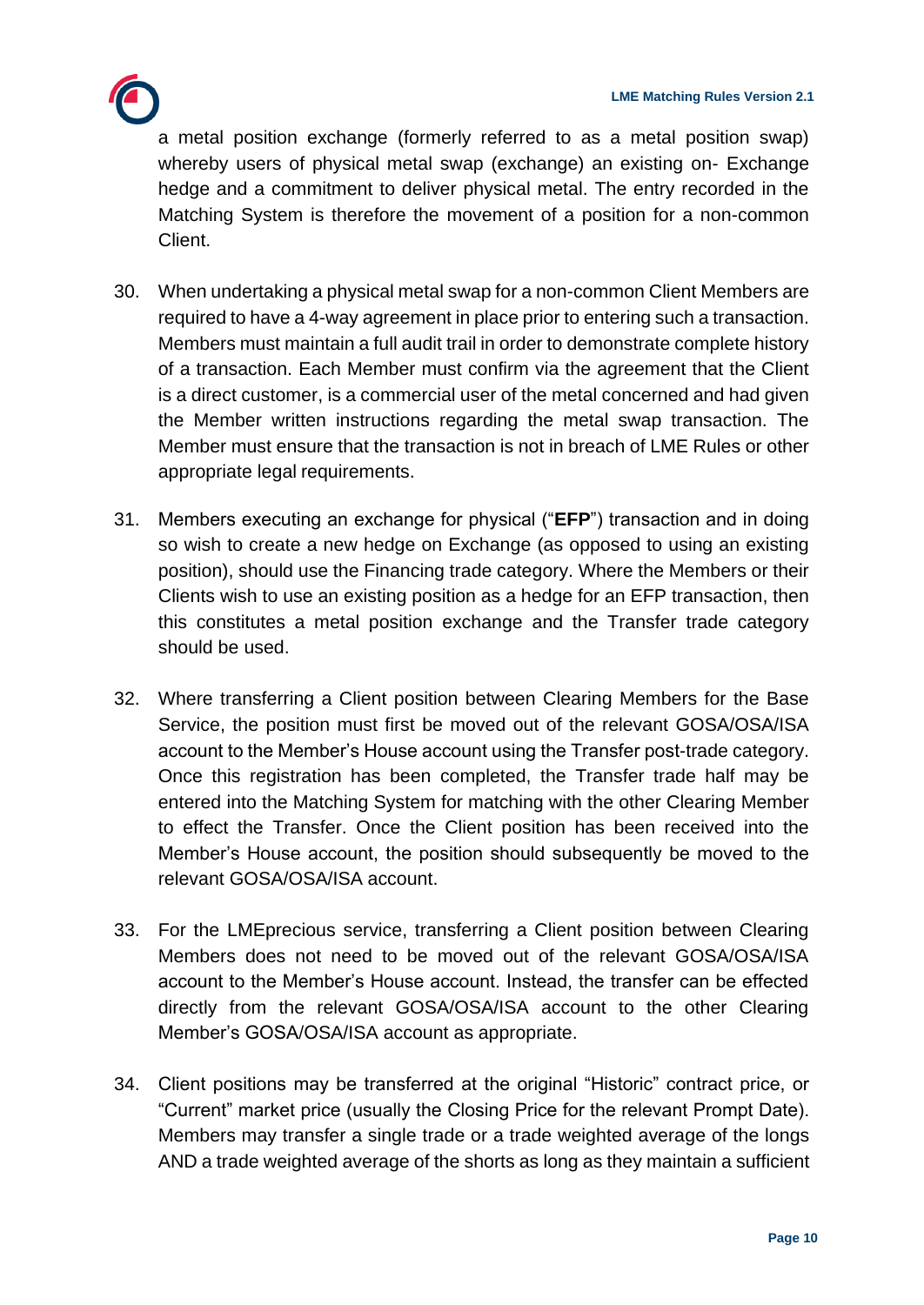

audit trail to demonstrate how the "average" price was calculated and which pricing basis was used. **Members may not offset long and short positions between two or more accounts to effect a position transfers, for the purpose of avoiding or evading the Matching Rules or otherwise**. Members may not average/amalgamate trades using different pricing bases.

- 35. The Transfer post-trade category should also be used to offset a **common**  Client's delivery exposure for the Cash Today ("**TOM**") or Cash Prompt Date for existing on-Exchange positions. In these circumstances, a net position may be offset at each Clearing Member by submitted the relevant entries to the Matching System priced at the Official Settlement Price for the Prompt Date.
- 36. The Transfer post-trade category may also be used to offset an existing on-Exchange position at one Member with an OTC position at another Member for a **common Client**, or an existing OTC position at one Member with an on-Exchange position at another Member for a common Client using the Transfer trade category in conjunction with the OTC Bring-On trade category as applicable.

#### Reversal/Correction Cancellation Flag

- 37. To execute a Reversal/Correction the cancellation trade flag should be used to correct errors that may have occurred in one or more of the fields entered into the Matching System at the point of trade submission. In addition, this facility should also be used in conjunction with the revised Give-Up process detailed below.
- 38. Trades previously submitted with a Reversal/Correction trade category must be submitted with the same trade category as the previously registered trade. The new trade must have the correct Cancellation Flag and the Cancel Link Id set to the Matching Reference Number of the original trade.
- 39. Trades submitted to the Matching System with the Reversal trade flag must reflect the exact economic trade details of the trade originally registered other than the 'Buy/Sell' indicator. For the avoidance of doubt, no partial Reversals are permitted.
- 40. Client Contracts may be cancelled and resubmitted to the Matching System on the day of trade ("T") but errors identified thereafter (T+1 onwards) must be corrected using the Reversal/Correction above.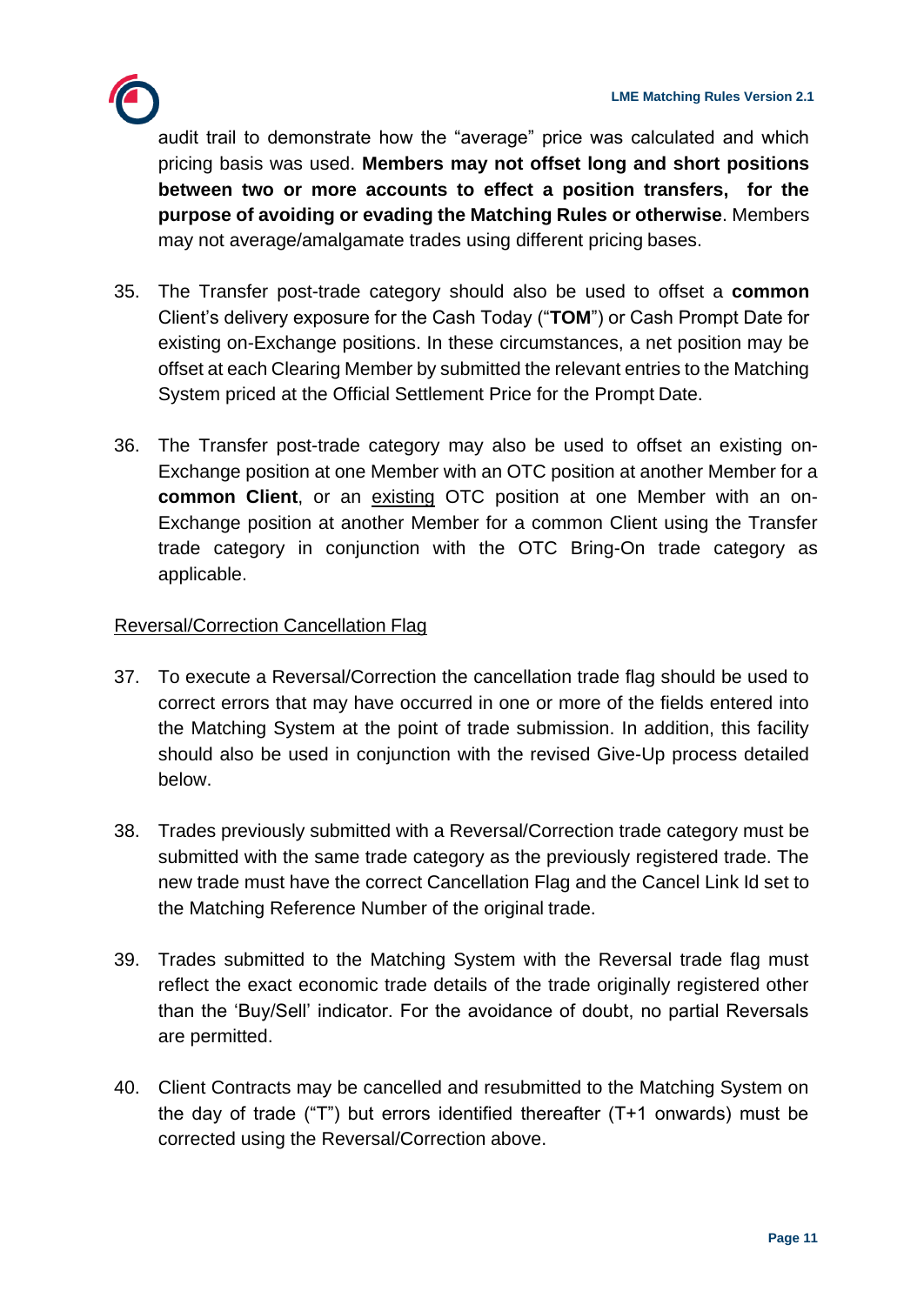

- In the event that a trade Executed in LME Select requires a price adjustment as a result of the Lending Rules, Members must use the Reversal/Correction process Normal trade category against venue inter-office to effect the necessary adiustment.
- 42. The Reversal/Correction process can also be used to effect a currency conversion in which an existing Client Contract is converted from one currency accepted by the Exchange to another currency accepted by the Exchange.
- 43. In the event that an Agreed Trade is arranged by a RIB and is matched and submitted to the Matching System, and needs to go through the Reversal/Correction process:
	- the RIB must liaise with each Clearing Member to agree the correct details of the Agreed Trade to be re-submitted;
	- once agreed, either of the following processes should be followed in order to execute a Reversal/Correction:
		- o the RIB shall enter two new trades with the Cancellation flag set to Reversal/Correction, to: (i) counter the original registration of the Agreed Trade in the Matching System (Cancellation flag set to R (Reversal)); and (ii) register in the Matching System the Agreed Trade with the correct details agreed by each Client of the RIB (Cancellation flag set to C (Correction)). Both the Reversal and the Correction will have to be approved by both Clearing Members in order to match and lead to an Agreed Trade; or
		- o alternatively, each Clearing Member shall enter two new trades with the Cancellation flag set to Reversal/Correction, to: (i) counter the original registration of the Agreed Trade in the Matching System; and (ii) register in the Matching System the Agreed Trade with the correct details agreed by each Client of the RIB.

## Use of UNAs to Facilitate Issuing of Client Contracts and Other Uses

44. The process for use of the "UNA" mnemonic in Give-Ups is set out below, particularly at paragraphs 51 to 61. The Exchange acknowledges that Members use the "UNA" mnemonic other than in connection with the registration of Give-Ups. For example, UNAs are used in connection with the registration of Client Contracts, in circumstances other than those involving the facilitation of Give-Up trades. Such use of the "UNA" mnemonic is permitted, provided that: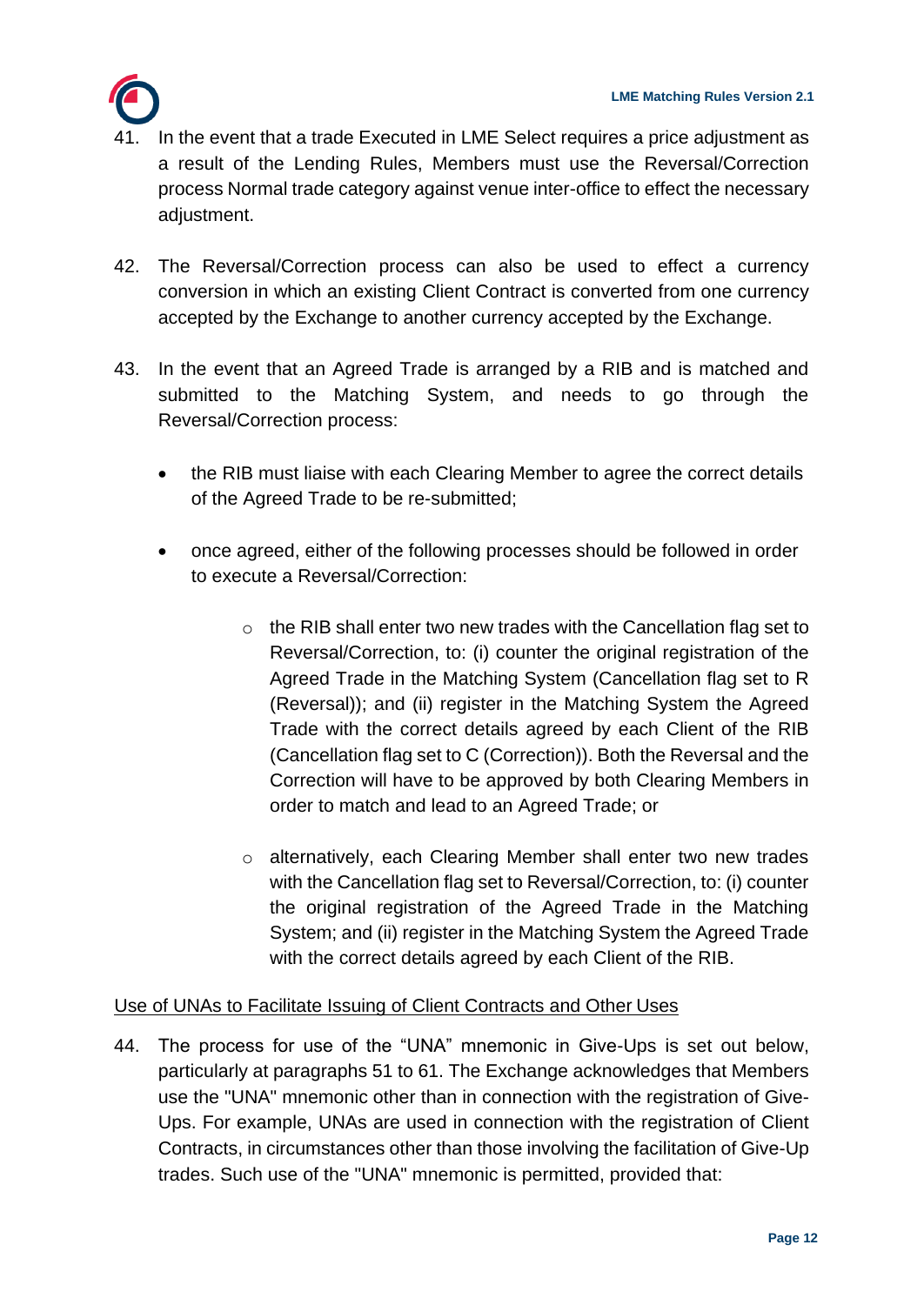

- (a) Members comply with their obligations under Regulation 3.3 of the Trading Regulations and the provisions of the Clearing House Rules regarding the allocation of positions to the relevant position-keeping account at the Clearing House;
- (b) it is the sole responsibility of the Member to ensure that it allocates positions in respect of Contracts to an appropriate position-keeping account at the Clearing House to enable the Member and its Client(s) to comply with any applicable legal or regulatory requirements and/or any contractual obligations; and
- (c) such use is permissible under, and consistent with, the broader requirements set out in these Matching Rules and the LME Rulebook (in each case as amended from time to time).

## **Details of Certain Business Processes**

#### **Financing**

- 45. The Financing trade category is used for financing transactions where the prices are likely to be away from the prevailing current market price. Under MiFID II, securities financing transactions are not considered to be reportable transactions. Therefore, the use of the Financing trade category will not result in any transaction reporting obligations, provided the transaction itself meets the following criteria:
	- (a) a repurchase transaction involves selling a commodity and agreeing to repurchase it in the future. The transaction must be governed by an agreement to transfer commodities, or guaranteed rights relating to title to commodities subject to:
		- (i) the seller can only transfer or pledge a particular commodity to one counterparty at a time;
		- (ii) the seller must agree to repurchase them, or substituted commodities of the same description; and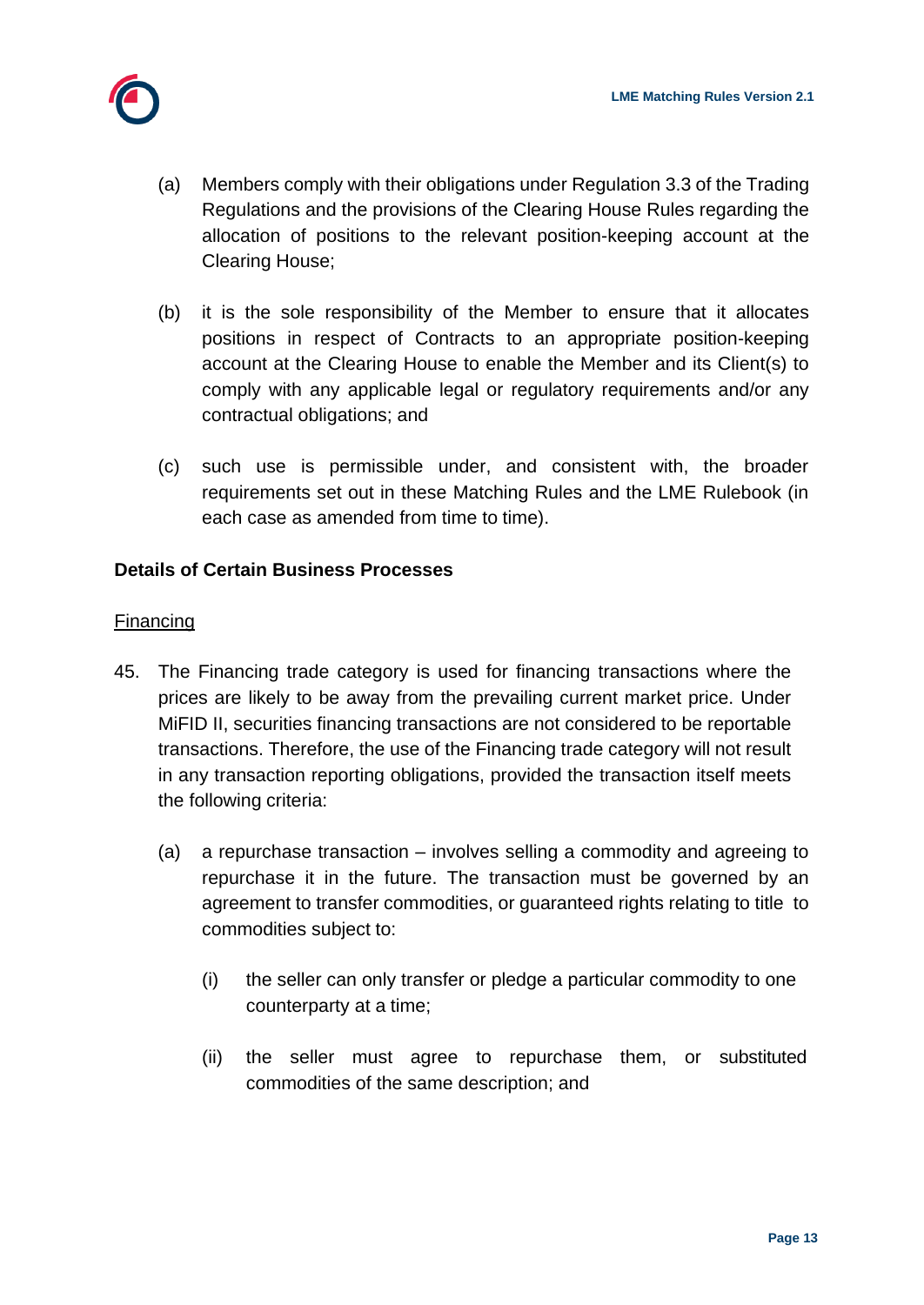

- (iii) the seller must agree to repurchase them at a specified price on a specific future date; or
- (b) securities or commodities lending and securities or commodities borrowing – where a counterparty transfers commodities subject to a commitment that the borrower will return equivalent commodities on a future date or when requested to by the transferor; or
- (c) a buy-sell back transaction or sell-buy back transaction where a counterparty buys commodities, or guaranteed rights relating to title to commodities, and agrees to sell them (or commodities/guaranteed rights of the same description) back to the other party at a specified price on a future date. A sell-buy back represents the other side of the transaction; or
- (d) a margin lending transaction this only applies to securities, not commodities.
- 46. Historic Price Carry submission would be effected via the Financing Trade Category. Historic Price Carry trades are used to roll or carry forward an existing Client Contract to a valid Prompt Date on the basis of the original contract price between the same Members. Notice 99/484 : A472 : R034 ('RULES ON HISTORIC/ORIGINAL PRICE CARRIES') remains in force.

## Give-Ups

- 47. Give-Up trades must be registered in the Matching System in relation to a trade that is concluded on any Execution Venue. Within 10 minutes from the time of Execution of the Client order, the executing Member must enter a Give- Up Executor trade half. Irrespective of which Execution Venue the trade is concluded on, Give-Up trades may only be submitted to the Matching System with venue code "Inter-office". Members are not permitted to submit Give-Up trades against any other venue code.
- 48. Where the executing Member knows the identity of the Give-Up Clearer at the time at which it enters the Give-Up Executor trade half, the executing Member may register the Give-Up Executor trade half directly to the Give-Up Clearer. In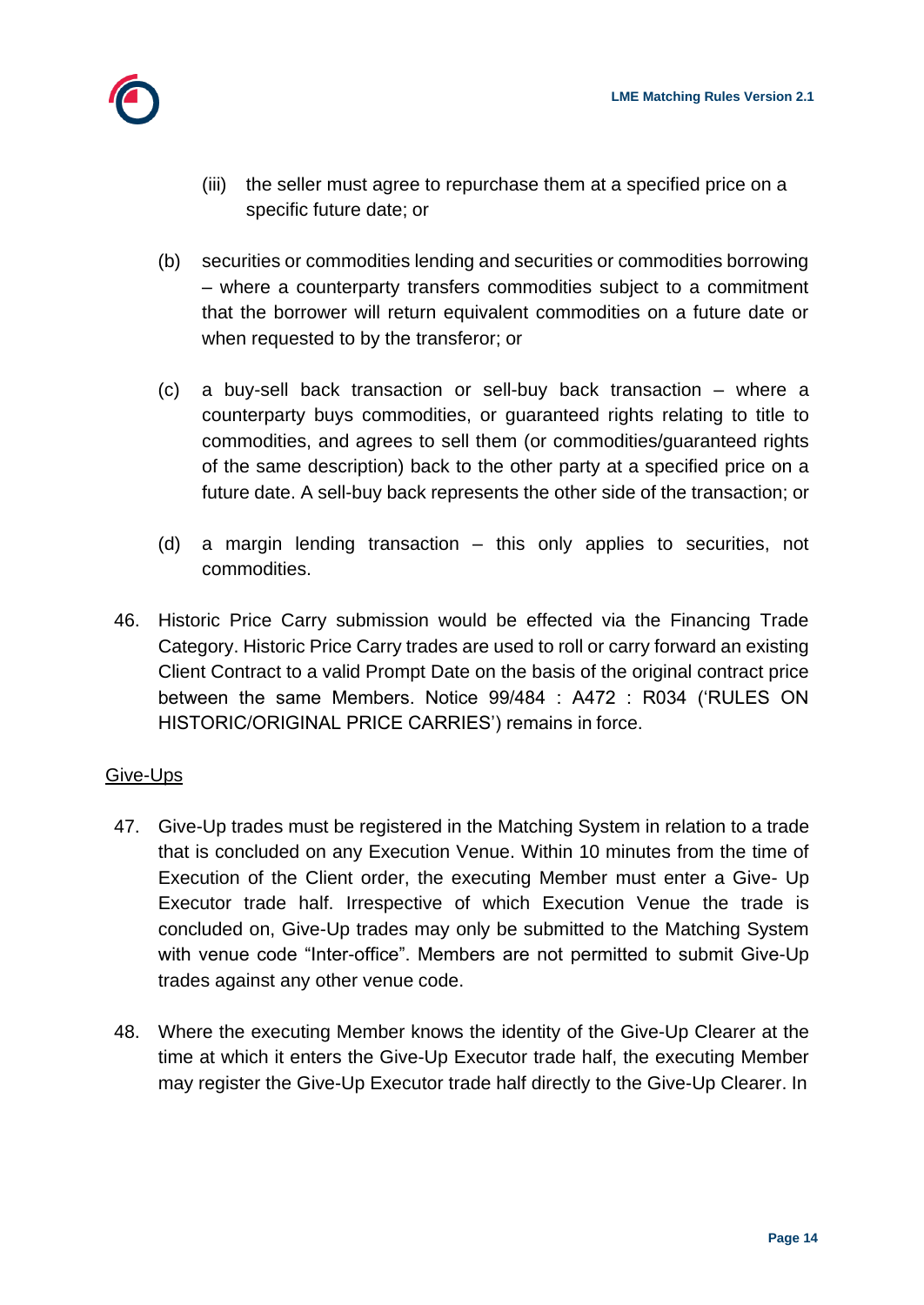

this scenario, the executing Member must include the Give-Up Clearer's mnemonic in the counterparty field.

- 49. However, in order to facilitate Members' compliance with the 10 minute window mentioned above, Members may elect (but are not obligated) to use the process set out in paragraphs 51 to 61 below (the "**UNA process**"). Members may use this process whether or not the Clearing Member is known at the time of the Execution of the Client order, and for business that is executed on any of the LME Execution Venues.
- 50. Where an executing Member uses the UNA process, the executing Member must enter the member mnemonic "UNA" in the counterparty field. In both the trade to fulfil the Client order and the Give-Up Executor trade the account should be entered as "H".
- 51. The submission of the Give-Up Executor trade half into the Matching System will automatically generate a Give-Up Clearer trade half, with an account field of "U". This will create a matched trade that will be submitted for clearing, resulting in a cleared trade. This will lead to equal and opposite positions on the executing Member's H and U accounts.
- 52. Where the Clearing Member is known, the executing Member may then cancel or reverse the cleared trade by following either of the steps outlined in paragraph 53 below. When the Clearing Member has been advised in due course by the Client that the executing Member has filled his order, the Clearing Member will then enter a Give-Up Clearer trade half to the Matching System.
- 53. Where the executing Member has been advised of the Clearing Member to whom the trade should be given-up to for clearing, then the executing Member may do one of the following:
	- (a) Cancel the cleared trade that was created through the system- generated Give-Up Clearer trade half with the UNA member mnemonic, and submit a Give-Up Executor trade half with the now known Clearing Member mnemonic in the Counterparty field, with an appropriate Client reference where known; or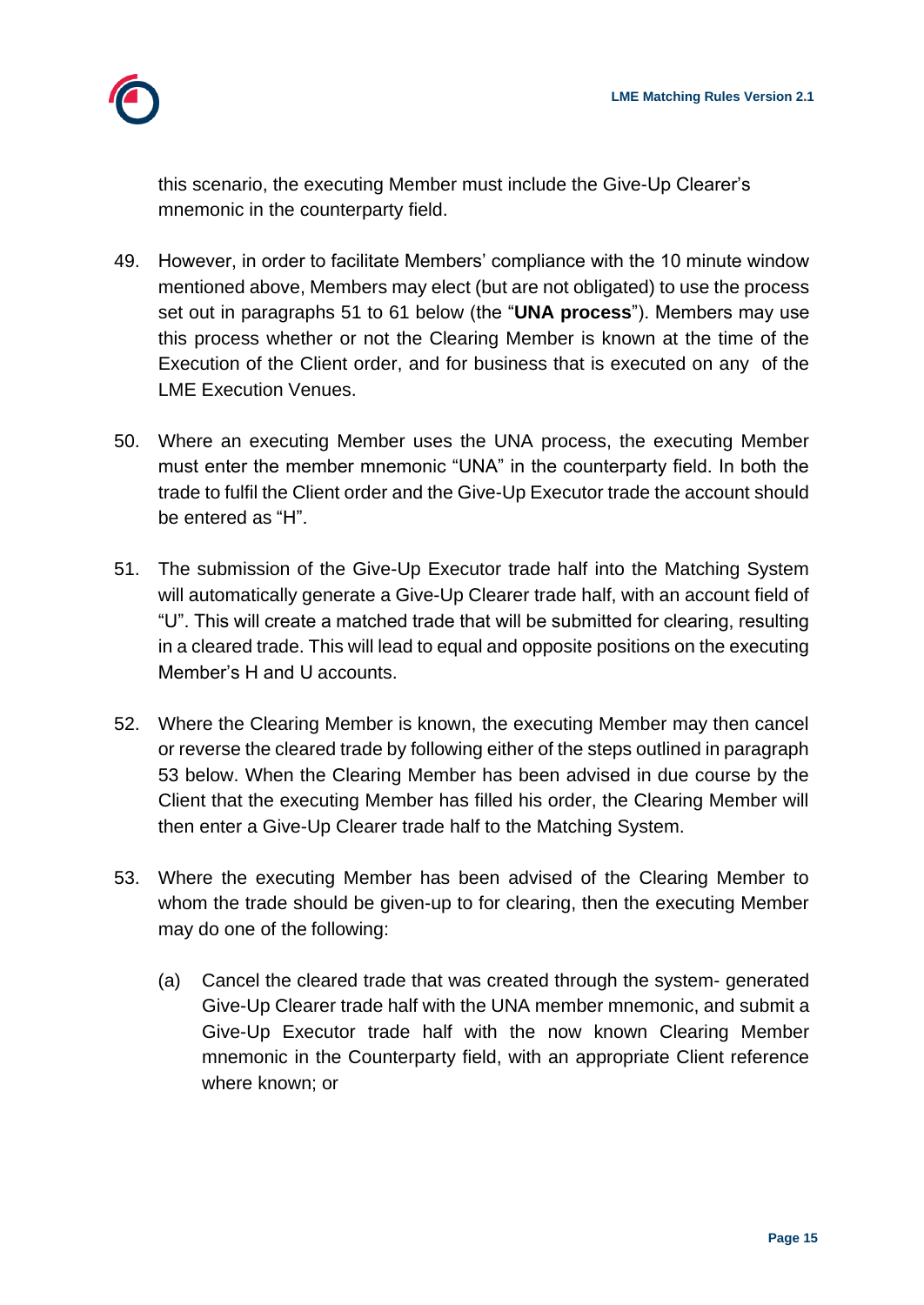

- (b) Reverse the original Give-Up Executor trade half with the UNA member mnemonic, and submit a Give-Up Executor trade half with the now known Clearing Member mnemonic in the Counterparty field and with an appropriate Client reference where known.
- 54. When the Give-Up Executor enters their reversal half trade, then a new matched trade will be created, but with the original trade date/time retained.
- 55. If the executing Member chooses to follow (a) above, then they must ensure that the Give-Up Executor trade half that contains the Clearing Member mnemonic also includes such information that allows for it to be identified as being related to the original cleared trade. In this regard, Members are reminded of the general obligation to ensure that they maintain a full audit trail for all orders, trade and post-trade operations.
- 56. For both (a) and (b) the Execution Time of the Give-Up Executor trade half must be the same as that entered on the original cleared Give-Up Executor/Give-Up Clearer trade.
- 57. Where the details of the original trade have changed e.g. Prompt Date, price, volume – then the executing Member may again choose to follow either (a) or (b) as above. However, in these circumstances the Execution Time of either the Give-Up Executor trade half must be the time at which the amended details of the trade were agreed with the Client.
- 58. Members are reminded of the need to ensure that orders which are to be givenup to other Members for clearing, are done so in a timely fashion, and that it is the responsibility of all Members, executing and clearing, to ensure that they, and their Clients recognise the importance of transmitting any Client instructions and processing this business as swiftly as possible.
- 59. Where it has not been possible to effect a give-up on trade date ("T"), then the Cleared Trade, created through the submission of the Give-Up Executor trade half and the system-generated Give-Up Clearer trade half, will be processed by the Clearing House together with all other Cleared Trades in accordance with the Clearing House Rules.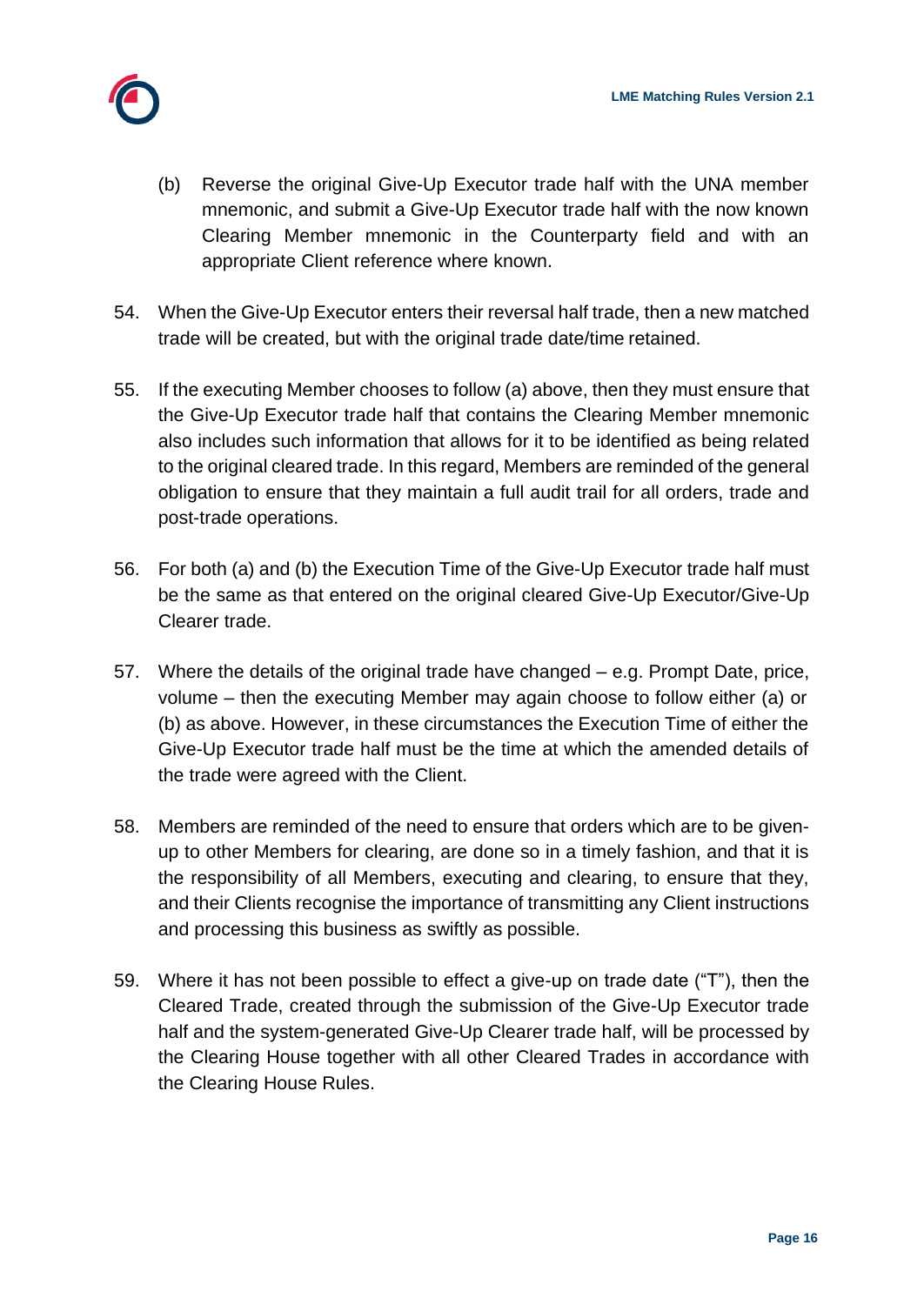

60. Regulation 2.11 of Part 3 of the Rules requires Members to comply with, amongst other things, the timing requirements for the processing of Give-Ups. The deadline for processing Give-Ups that have not been processed on T, is 10:00 (London time) on T+1. This is to be achieved by the executing Member reversing the original Cleared Trade, and then submitting a Give-Up Executor trade half in the same manner as the original trade half, with the Trade Date and Time being the original time at which the Client order was executed. However, Members should be aware that they may be required to provide the Exchange with such additional information as the Exchange may request from time to time to demonstrate why it was not possible to process the Give-Up on T.

#### OTC Bring-Ons and Backloading

- 61. The OTC Bring-On category may be used where a Member has:
	- (a) Entered into an over-the-counter contract with another Member;
	- (b) Agreed with that other Member a Contingent Agreement to Trade pursuant to which the parties agree to submit transaction details reflecting the terms of the over-the-counter contract.
- 62. An Agreed Trade that is submitted with the OTC Bring-On category shall therefore be treated in the same way as any other Agreed Trade made in the inter-office market.
- 63. It is the responsibility of the Members that are counterparties to the original over-the-counter contract to take any action that may be necessary to terminate or cancel such contract when the Agreed Trade represented by the Contingent Agreement to Trade is Executed. Neither the Exchange nor the Clearing House shall have any responsibility or liability to any person in respect of the original over-the-counter contract.
- 64. The Clearing House may offer services to enable Members to clear through the Clearing House Cleared Contracts representing multiple, previously executed, overthe-counter contracts (an "**OTC Backloading Service**"). Such services shall be governed by the terms of any agreement pursuant to which the Clearing House and/or the Exchange makes such services available. Such contracts shall be input into the Matching System pursuant to a Contingent Agreement to Trade, in the same manner as an OTC Bring-On, save that the particulars of the Contingent Agreement to Trade shall be determined pursuant to the OTC Backloading Service. The Exchange shall treat any Agreed Trade submitted to the Matching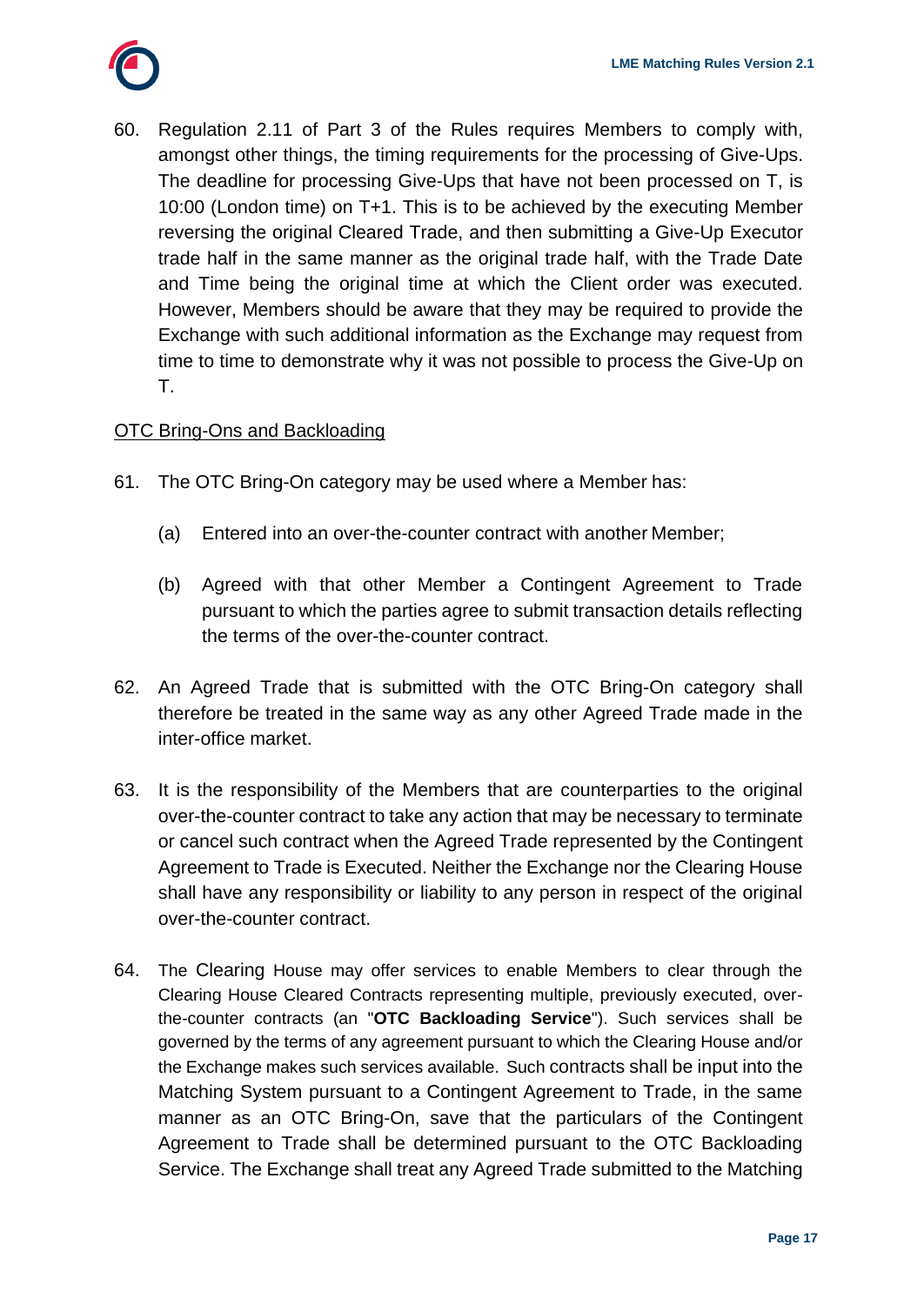

System resulting from an OTC Backloading Service in the same manner as any other Agreed Trade represented by a Contingent Agreement to Trade agreed in the inter-office market.

- 65. The OTC Bring-On trade category may only be used to exchange a pre-existing over-the-counter transaction for a Cleared Contract. All OTC Bring-On transactions must comply with the following requirements:
	- (a) the over-the-counter transaction must:
		- i. have been booked by both counterparties to the transaction;
		- ii. be booked within their trading systems; and
		- iii. be documented as such; and
	- (b) the trade date of the original over-the-counter transaction must be prior to the trade date of the OTC Bring-On.

## **OTC Take Off**

- 66. The OTC Take Off category may be used to convert a Client Contract to an OTC contract. Cleared Contracts that are not Client Contracts cannot be taken off exchange.
- 67. For each contract taken off exchange the member must be able to provide full details of the relevant Client Contract. The OTC Take Off created must be for the same contractual commitment as the original Client Contract.
- 68. Member must maintain a full audit trail for the OTC Take Off transaction including the client instructions to take each trade off exchange.
- 69. Neither the Exchange nor the Clearing House shall have any responsibility or liability to any person in respect of the over-the-counter contract.

#### Pre Trade Transparency (PTT) and Fixed Price Auctions ("**FPA**")

70. In the event that an IOM PTT Initiating Pair has been received into the Matching System (in accordance with Trading Regulation 2.15), an FPA will automatically start with the FPA details and fixed parameters (contract information) disseminated via the LME Market Data feeds. It should be noted that, where the particulars of the PTT Orders are input to the Matching System by a Registered Intermediating Broker, the FPA will commence only following the approval by the Clearing Member(s) responsible for the resulting Agreed Trade.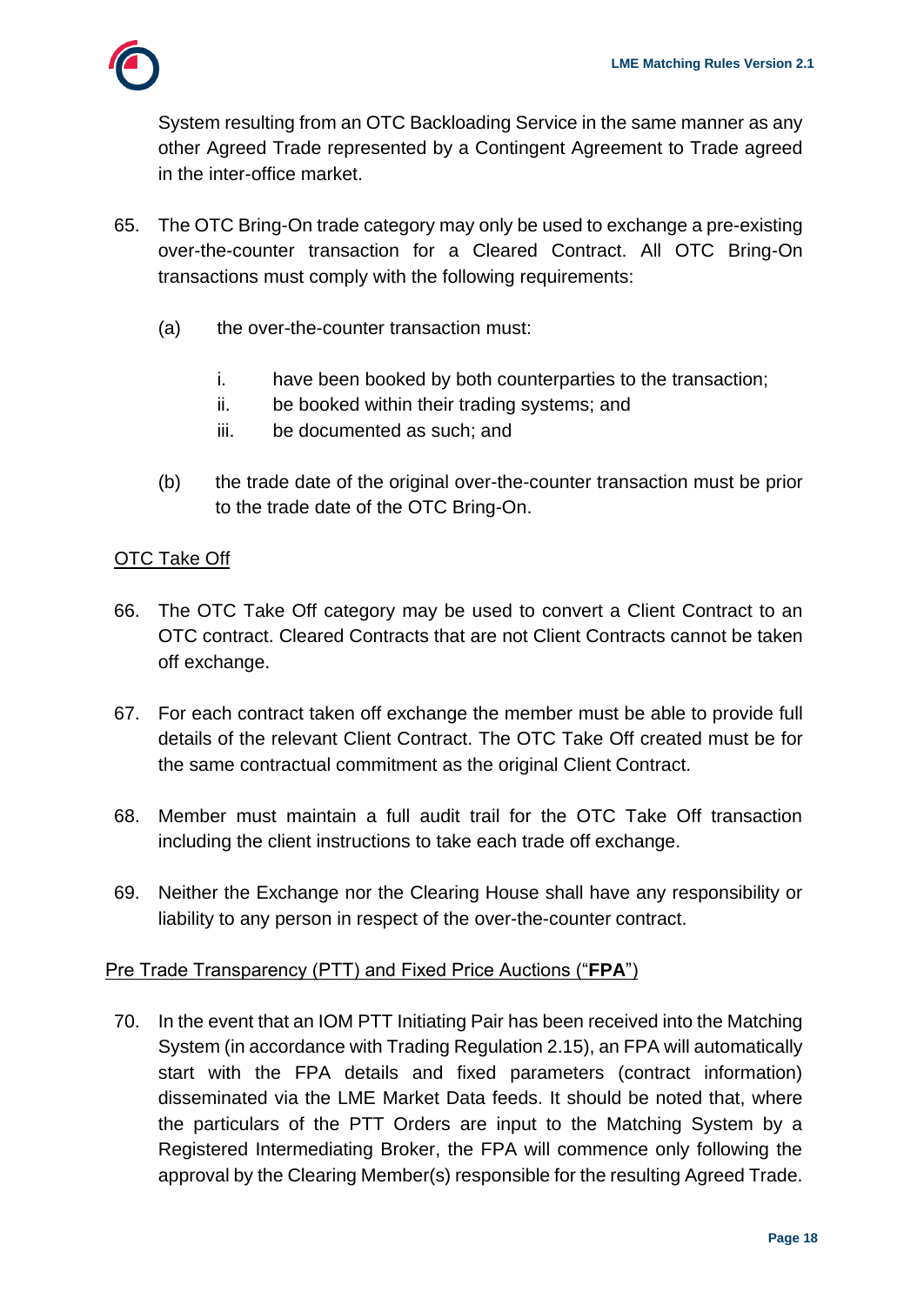

If either leg of an IOM PTT Initiating Pair for TOM has been received after 12:30 using the 'Normal' trade category the Matching System will automatically reject the submission. Any initiating bids or offers received after 12.30 for TOM will need to be booked using the 'Exception Reportable' trade category in order to pass validation.

- 71. Members wishing to participate in an active FPA can submit bids and offers into the matching system within the Auction Window. Bids and offers will be required to include the active FPA Auction ID in the Public Reference field, entering the fixed parameters (e.g. same price and same shape for a carry as the auction trade) within the relevant LMEsmart fields. Such Members must also enter the volume at which they are willing to bid/offer, which may be different from the volume of the IOM PTT Initiating Pair. When submitting auction bids/offers, the counterparty must be "AUC" and the Category, Price Type and Venue must be "Normal", "Current" and "Inter-Office" respectively.
- 72. Any bids or offers containing the following will be rejected on entry:
	- (a) an invalid or expired Auction ID;
	- (b) invalid fixed parameters; or
	- (c) a combination of Category, Price Type and Venue other than "Normal", "Current" and "Inter-Office".
- 73. Initiating bids and offers or those subsequently submitted into an auction can be cancelled prior to the end of the Auction Window. Initiating bids and offers for Give Ups, Cross trades and RIB orders are treated as atomic units and the cancellation of one side of such an order would result in the cancellation of both sides. Initiating bids and offers that remain unmatched at the end of the Auction Window will go to a cancelled state. Any joining bids and offers that remain unmatched at the end of the Auction Window will be disregarded. In accordance with Trading Regulation 2.15.8(d)(iv), bids and offers may be matched based on bids and offers of differing volumes ("**partial fills**"), subject to the criteria and limitations specified in Trading Regulation 2.15.8(d)(iv).

#### Auction End

74. At the end of the auction, the Matching System will automatically match up any successful bids and offers, creating matched trades for submitting to clearing.

#### Out of Scope Orders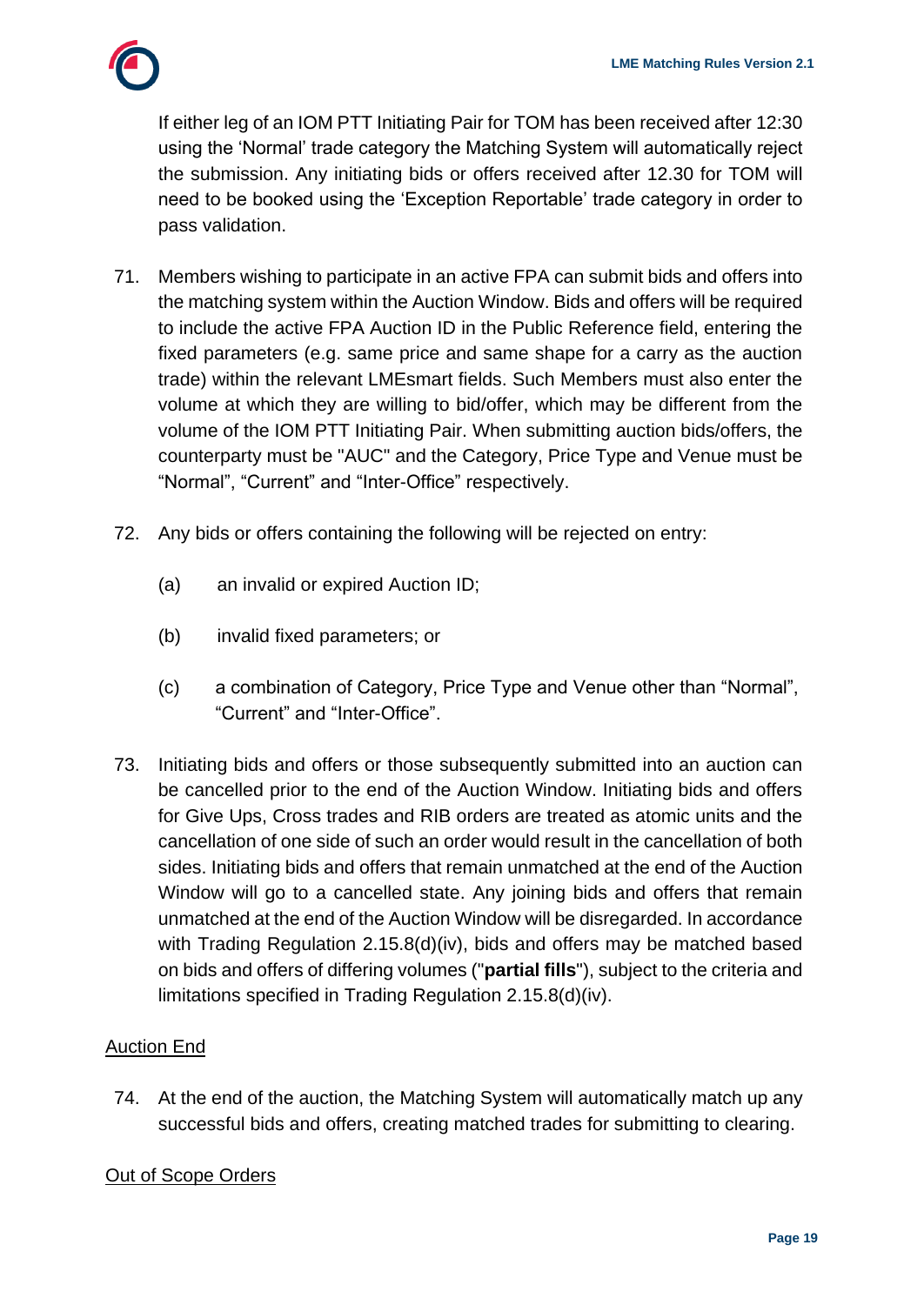- 75. This section details the trade categories, orders for which, are to be treated as "**Out of Scope Orders**" for the purposes of Regulation 2.15 of the Trading Regulations:
	- (a) OTC Bring-On / OTC Take-Off (as described in paragraphs 14 and 61 – 69)
	- (b) Transfer (as described in paragraphs 14 and 28 36)
	- (c) Reversal/Correction (as described in paragraphs 37 43)
	- (d) Financing (as described in paragraphs 14 and 45 46)
	- (e) Exception Reportable / Exception Non Reportable (as described in paragraph 14)
- 76. A Member shall not mis-use the OTC Bring-On trade category in order to avoid the application to an Inter-Office Order of the Pre-Trade Transparency Requirements and Regulation 2.15 of the Trading Regulations.